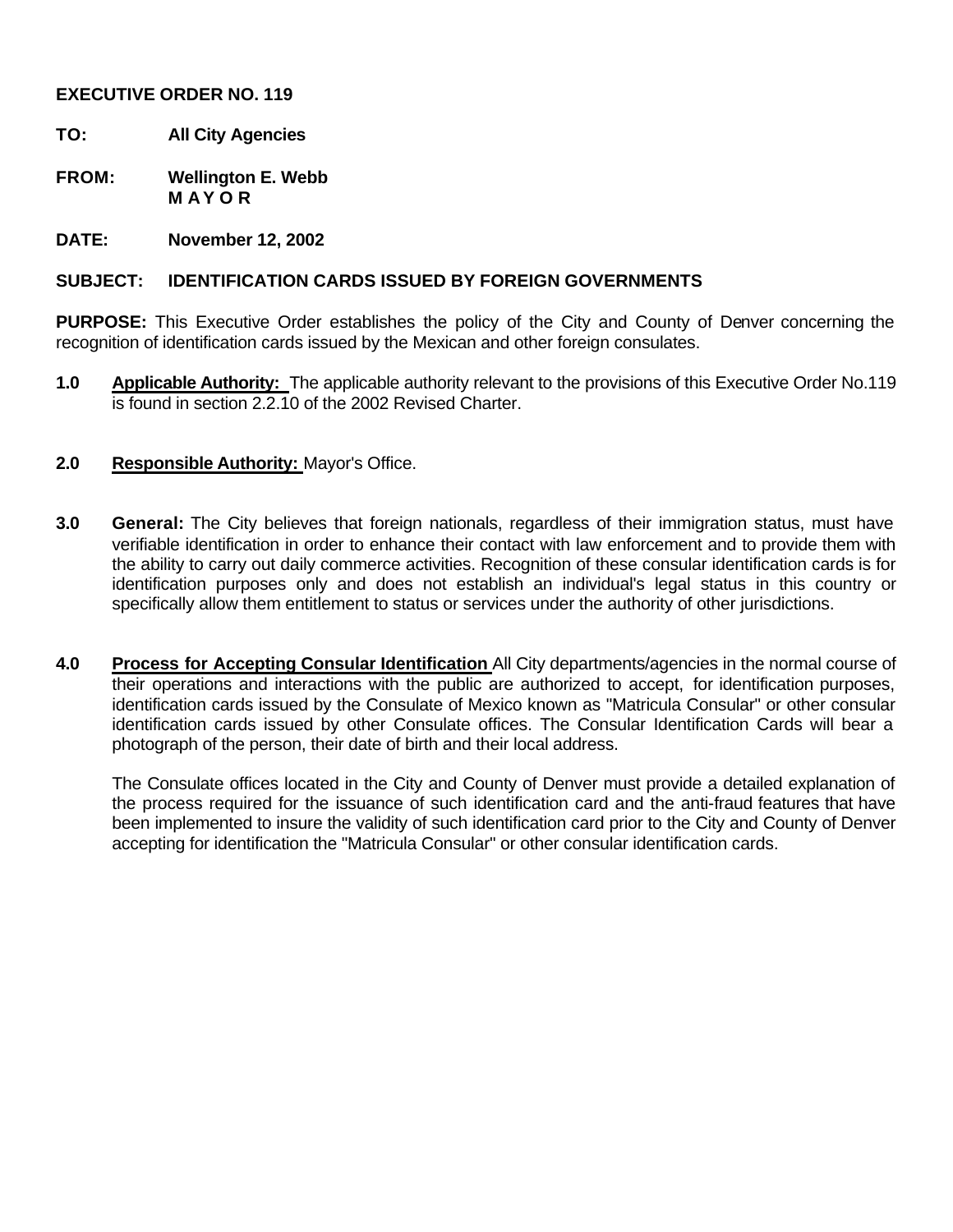- 5.0 **Exceptions;** The requirements of this Executive Order do not apply under circumstances where:
	- a. A federal or state statute, administrative regulation or directive, or court decision require the City to obtain different requirements.
	- b. A federal or state statute or administrative regulation or directive, preempts local regulation of identification requirements.
	- c. Departments/Agencies require additional information to enable the agency to fulfill their responsibilities.
	- d. Departments/Agencies need to request additional information in order to verify a current address or other facts that would enable it to fulfill its responsibilities.
	- e. Any Department/Agency has reasonable grounds to believe that the identification card provided by an individual is counterfeit, altered, improperly issued to the cardholder, or otherwise not an accurate identification.
	- f. Departments/Agencies require fingerprints from individuals for additional identification.
- 6.0 **Memorandum Attachments:** The procedure(s) for implementing this Executive Order, shall be defined by Memorandum Attachments to the Executive Order which shall become a part of the Executive Order. Further the City Attorney's Office, which is responsible for the content of this Executive Order, shall have the authority to issue procedural Memorandum attachments relative to this Executive Order.